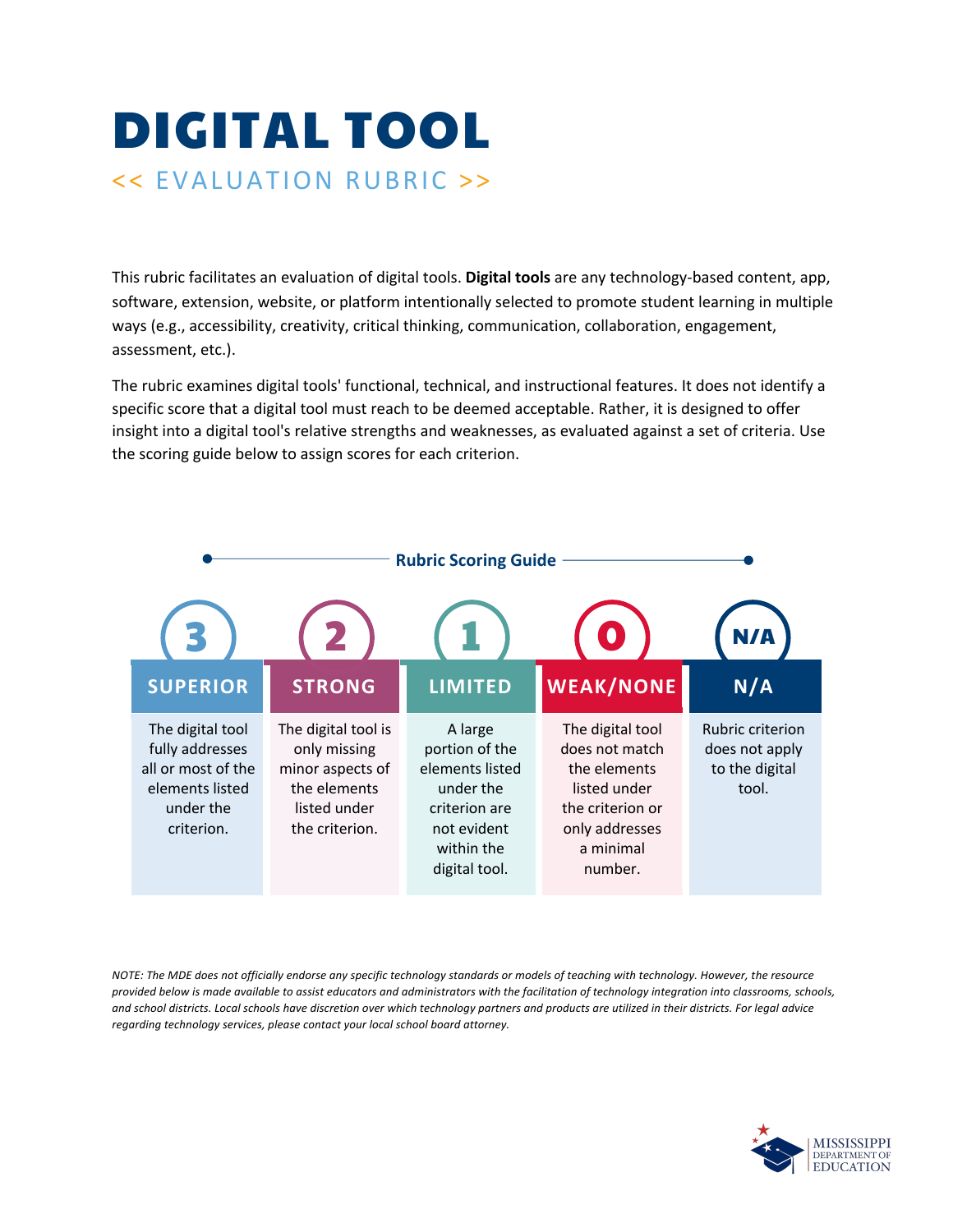## DIGITAL TOOL <<EVALUATION RUBRIC>>

| <b>CRITERIA</b>                                                                                                                                                                                                                                                                                                                                                                                                                                                                                                                                           | <b>SCORE</b>      | <b>COMMENTS</b> |
|-----------------------------------------------------------------------------------------------------------------------------------------------------------------------------------------------------------------------------------------------------------------------------------------------------------------------------------------------------------------------------------------------------------------------------------------------------------------------------------------------------------------------------------------------------------|-------------------|-----------------|
| <b>Ease of Use and Navigation</b>                                                                                                                                                                                                                                                                                                                                                                                                                                                                                                                         | (3, 2, 1, 0, N/A) |                 |
| The digital tool offers a flexible, user-friendly design that<br>teachers and students can quickly learn how to use.<br>User-friendly setup and dashboard/interface for teachers<br>ப<br>User-friendly dashboard/interface students can<br>□<br>use independently<br>Tutorials and/or technical support platform<br>⊔<br>Clear directions/prompts<br>ப<br>Can be used with a variety of class sizes/groups<br>ப<br>Offline functionality<br>□<br>Mobile app functionality<br>□                                                                            |                   |                 |
| <b>Integration</b>                                                                                                                                                                                                                                                                                                                                                                                                                                                                                                                                        | (3, 2, 1, 0, N/A) |                 |
| While keeping full functionality, the digital tool can be<br>seamlessly integrated with other district programs or devices.<br>Compatible with current operating system, devices, web<br>□<br>browsers, web filters, etc.<br>Integration into learning management system<br>⊔<br>(e.g., Canvas, Google Classroom, Schoology, etc.)<br>Integration into single sign-on solutions (e.g., Clever)<br>Ц<br>NOTE: Consult with your Technology Department to evaluate<br>this characteristic.                                                                  |                   |                 |
| <b>Data Privacy and Security</b>                                                                                                                                                                                                                                                                                                                                                                                                                                                                                                                          | (3, 2, 1, 0, N/A) |                 |
| The digital tool has policies to protect student privacy and the<br>confidentiality of student information.<br>Clear privacy policy and terms of service<br>ப<br>Complies with FERPA (Family Educational Rights and<br>ப<br>Privacy Act), CIPA (Children's Internet Protection Act) and<br><b>COPPA (Children's Online Privacy Protection Act)</b><br>Secure student account creation (e.g., students join with<br>class code or teachers control student rostering)<br>NOTE: Consult with your Technology Department to evaluate<br>this characteristic. |                   |                 |
| <b>Appropriateness</b>                                                                                                                                                                                                                                                                                                                                                                                                                                                                                                                                    | (3, 2, 1, 0, N/A) |                 |
| The digital tool and any content are developmentally<br>appropriate.<br>Grade level/age<br>□<br>Content is free of stereotypes<br>ப<br>No commercial messaging/ads<br>□<br>Images, audio, and video are suitable for students and do<br>⊔<br>not create unnecessary distractions                                                                                                                                                                                                                                                                          |                   |                 |